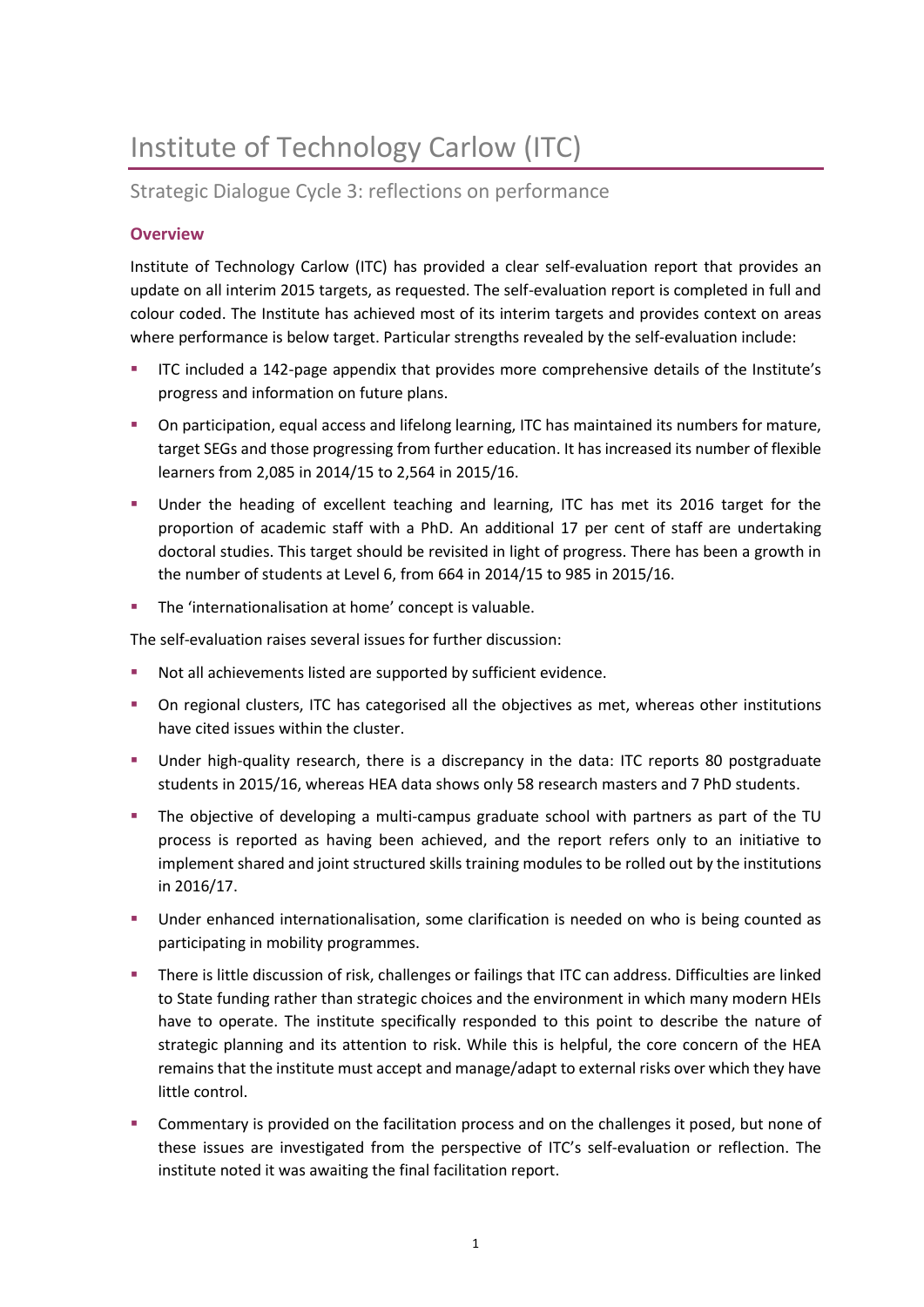## **Self-evaluation report – domain level review**

#### **1. Regional clusters**

There are three objectives under this heading, and significant progress is demonstrated against all three, which are coded green. Among HEIs in this cluster, ITC was the only one to code all three objectives green. The other HEIs referred to issues within the cluster, such as geographical spread and the number of autonomous HEIs. To note:

- Joint projects that engage all cluster members contribute to the overall aim of deepening partnerships and collaborations. The IT Tralee-led project 'Digital Supports for Transitioning International Students into the Irish Higher Education sector' is a good example.
- **The Regional Skill Fora (RSF) appear to have given some impetus to the cluster, and ITC has been** very active and to the fore in taking a leadership role in this.
- Shared academic planning has been progressed via the RSF across two regional areas. The other HEIs in the cluster noted that there are difficulties in achieving the student pathway objectives for the cluster, and the approach of developing focused local progression schemes with shared learning across the cluster is considered to be more pragmatic. However, ITC references its work with the HEA and QQI in collating awards at FE and HE level in the south east. It notes that all the cluster partners continue to deepen their relationships with FE providers and gives examples of its own alliances with FE providers.
- A research mapping exercise reporting more collaboration is being undertaken and results are pending. It will be very interesting to see whether a research strategy for the cluster emergesfrom the exercise. The report gives some early indications of collaborative projects.
- ITC reports significant joint activities at cluster level in enhanced technology transfer, entrepreneurship and innovation, as well as positive regional activity, joint bids and joint successes.

#### **2. Participation, equal access and lifelong learning**

The two objectives under this heading are both coded green. Interim targets for both objectives appear to have been met, and reference is made the HEA's National Access Plan 2015-2018. To note:

- ITC has maintained its access numbers for mature students, target SEGs and those progressing from further education. Although there was a slight decrease in the number of SEG new entrants in 2015/16, from 417 in 2014/15 to 397 in 2015/16, the Institute has increased its number of flexible learners from 2,085 in 2014/15 to 2,564 in 2015/16 – an increase of 23 per cent.
- In 2015, a new high-performance entry scheme was introduced. The aim of this scheme is to enable high-achievers to achieve their dual ambition of a high-quality education and performance in their chosen field. It currently applies in three areas – sport, active citizenship, and innovation/entrepreneurship.
- ITC has agreements with 18 FE providers, 7 of which were signed in 2015/16. In 2015, a MoU was established with the Laois–Offaly ETB.
- Lifelong learners (LLL) now account for 36 per cent of ITC's total student population. The Institute states that, with LLLs accounting for 27.6 per cent of its WTEs in 2014/15 and 33% in 2015/16, it has the highest level of lifelong learning in the IoT sector.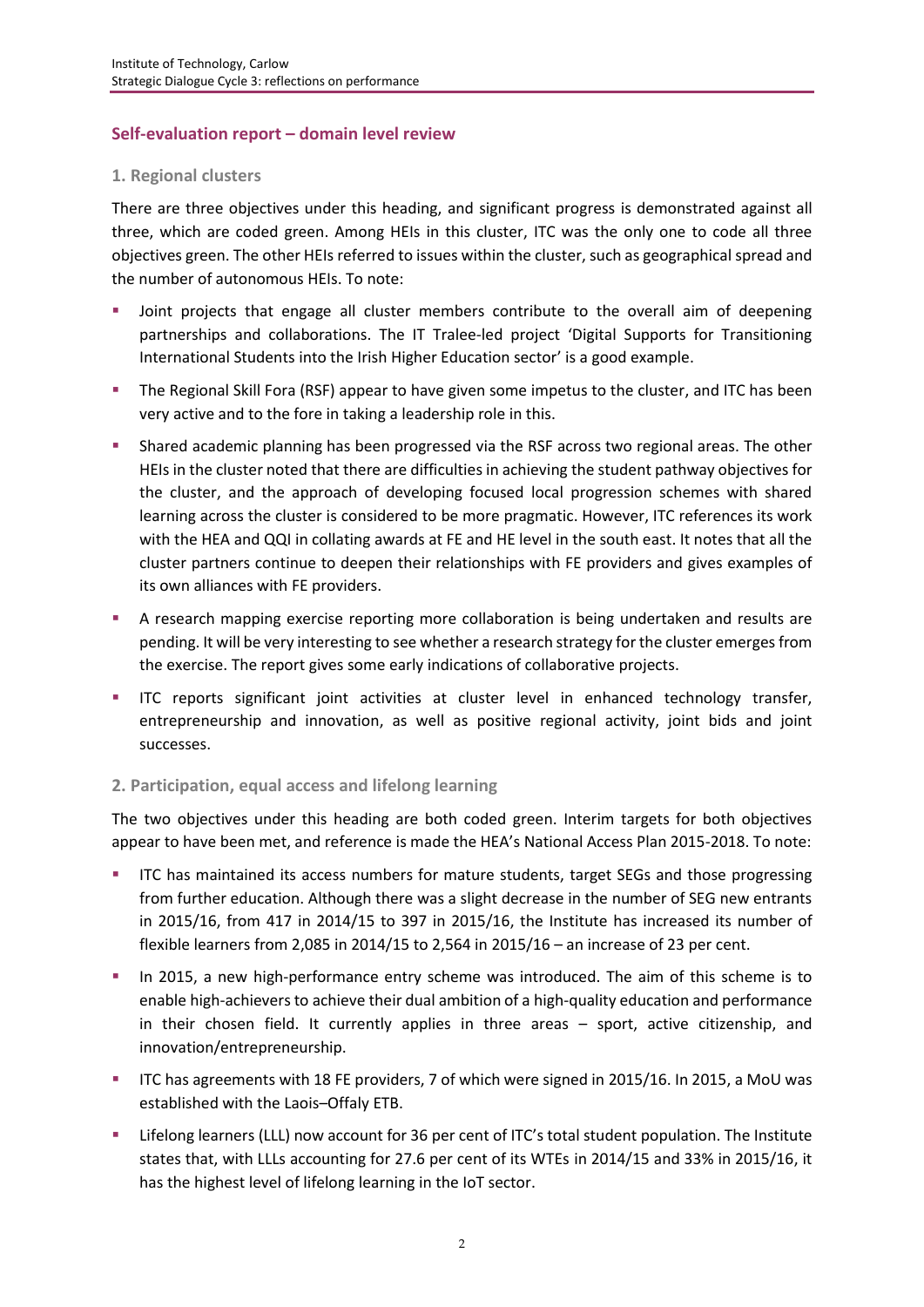- ITC states that it has outperformed both the university and the IoT sectors in terms of filling spaces on Springboard courses across NFQ Levels 6 to 9. In February 2015, ITC secured 344 Springboard places across 15 programmes from Level 6 to 9, and 25 places for ICT programmes. In total, 404 places were taken up: 166 at Level 6, 36 at Level 7, 125 at Level 8, and 77 at Level 9. According to ITC, this represents a 177 per cent increase on the previous year's uptake. However, HEA data indicates that only 373 places were taken up, not 404, and UCD is the highest performer in terms of places filled.
- Of the 2014 Springboard cohort (144 places), 84 completed successfully and 26 part-completed, with some modules deferred until 2015/16.
- **In 2015, ITC participated in the European Globalisation Adjustment Fund programme in support** of redundant workers in the EU. It had learners from Dell, SR Technics, Construction Programme and Talk Talk on the programme. It currently has learners from Andersen Ireland, Lufthansa Technik Airmotive Ireland, and PWA Ireland.

#### **3. Excellent teaching and learning, and quality of student experience**

All three objectives under this heading have been coded green. Interim targets appear to have been met in all three. To note:

- 31 per cent of academic staff are now qualified to doctoral level, against an interim target for 2015 of 24% and a 2016 target of 28 per cent. 98 per cent of academic staff hold Level 9 or higher level qualifications, and 17 per cent are currently pursuing doctoral studies.
- **ITC had the second-highest completion rate for the 2015 ISSE at 36.6%.**
- In 2015, all faculties completed Stage 1 Quinquennial (Strategic) Reviews, covering the period September 2014 to June 2015. (The external peer reviewers' reports are available on the ITC website, and links were provided in the report.) In 2016, they all completed Stage 2 Quinquennial (Programmatic) Reviews, covering the period September 2015 to June 2016: these will be published later in the year. In addition, ITC completed a 2015 Annual Institutional Quality Review (AIQR), and a 2015 review of policies and procedures for research and for research ethics. In 2015, ITC received delegated authority from QQI for all activities up to Level 9.
- In line with the transitions agenda, ITC has reduced its CAO offerings from 37 in 2014 to 34 in 2016 (including six Level 8 courses at the Wexford campus).
- Numbers at Level 6 have increased from 664 in 2014/2015 to 985 in 2015/16. At Level 7, there has been a slight decrease, from 1,300 in 2014/15 to 1,238 in 2015/16 (HEA SRS data). ITC reports a growth in numbers at Levels 6/7 in 2015/16.
- ITC has developed four new Level 9 programmes, including offerings for Springboard (Medical Devices Regulatory Affairs) and for its Defence Forces collaborative partners.

#### **4. High quality, internationally competitive research and innovation:**

There are three objectives under this heading – all have been coded green. It is not entirely clear if interim targets have been fully met. In addition, one of the objectives – *To increase the number of postgraduate research students to 100 registered students by the beginning of the academic year 2016/17 – Note: this objective is directed towards meeting the criteria of TU designation and is subject*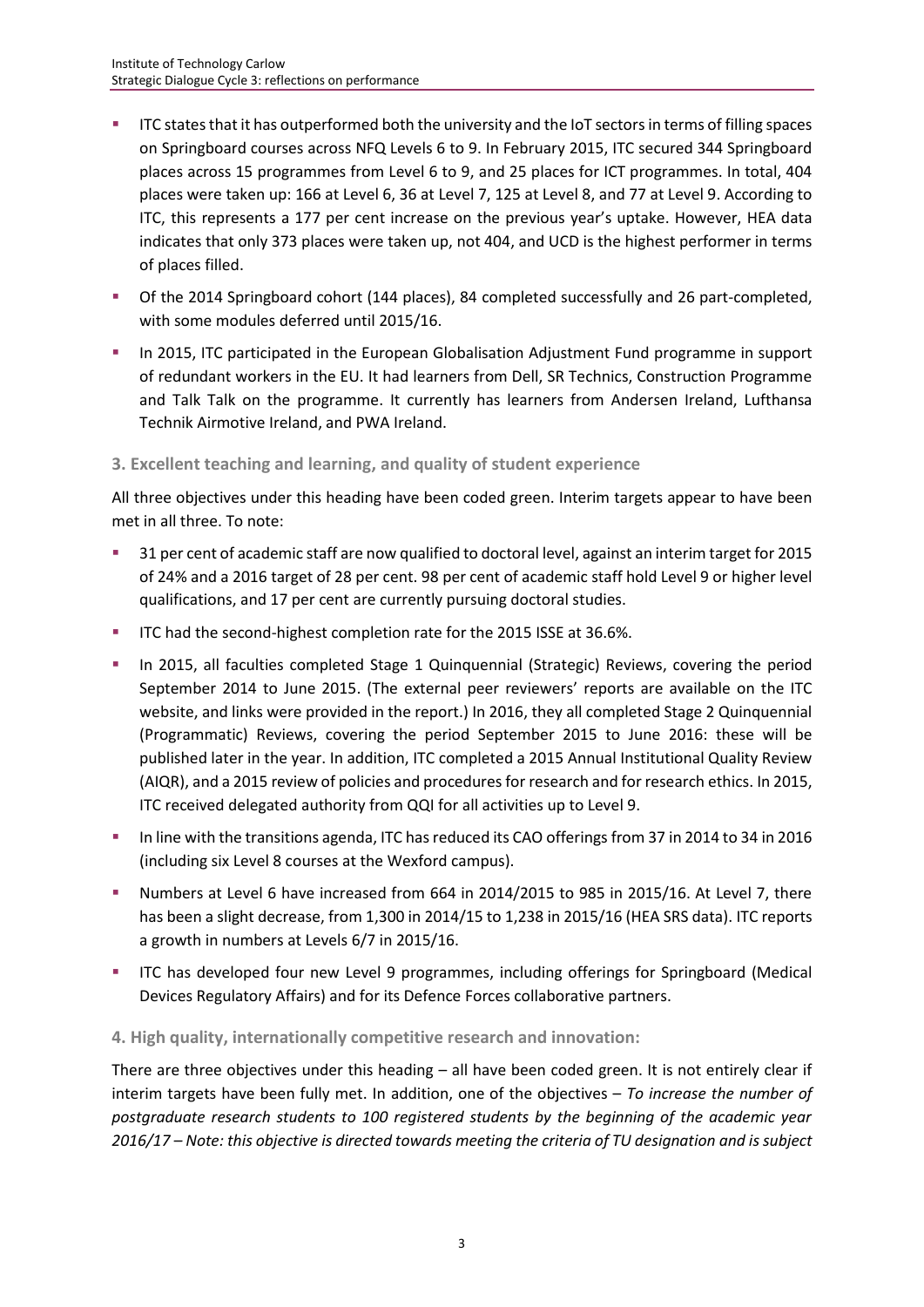*to additional investment for completion* – is not in the published compact agreed with the HEA. This objective was also in the 2014 self-evaluation report submitted by ITC. To note:

- In 2015, eight core leaders have been appointed across ITC's five priority COREs (enviroCORE, designCORE, gameCORE, healthCORE, and engCORE).
- A Design+Technology Gateway was established in the Dargan Centre in 2015, funded by Enterprise Ireland.
- One of the objectives was to develop a multi-campus graduate school in collaboration with WIT as a key component of a South East TU. The interim target for 2015 was the implementation of academic and QA arrangements for the graduate school and the roll-out of the graduate school in one or two prioritised cross-campus research areas. The progress outlined does not meet the target, and this objective should perhaps be amended to reflect the current status of the TU process. The objective could perhaps be for the HEIs in the cluster to implement shared and joint structured skills training modules, to be rolled out in 2016/17. ITC notes that the general objective is to collaborate with WIT on multi-campus graduate provision in the context of the TU project.
- ITC states that it has met the objective of having 80 registered postgraduate students at the beginning of academic year 2015/16. HEA SRS data shows that there are 58 research masters (Level 9) and 7 PhD students (Level  $10$ ) – a total of 65 registered postgraduate numbers. This discrepancy should be clarified with ITC. The institute responded stating:
	- $\circ$  ITC ranks second only to DIT in terms of the percent of its total learner population engaged in postgraduate studies (research and taught). This figure is 9.8% or 11.7% depending upon whether 'non-weighted or 'weighted' HEA student numbers are used for the calculations.
	- $\circ$  ITC ranks first in the sector in terms of the percent of its fulltime learner population engaged in postgraduate studies at 8.9%.
	- $\circ$  ITC ranks fourth in the sector in terms of the percent of its 'total headcount' learner population engaged in postgraduate studies at 8.7%

**5. Engagement with enterprise and the community, and embedded knowledge exchange**

All three objectives under this heading have been coded green. To note:

- An interim target for 2015 was the operation of a regional engagement forum. This forum has been subsumed into the national network of regional skills fora (RSF) established by the DES. ITC currently chairs the SE RSF, which is operated in association with all the regional education and training providers. The 2016 target to evaluate the regional engagement forum could thus be amended to refer instead to the RSF. ITC clarified it cannot evaluate the RSF as it is a DES initiative. However, it still needs to review the objective in respect of the Regional Engagement Forum evaluation given that the forum appears to have been subsumed by the RSF.
- ITC has agreed a number of EI Technology Transfer Office metrics. It hasn't fully met some of its 2015 targets, but it has exceeded others:

| <b>Metric</b>                       | 2015 Target | Achieved |
|-------------------------------------|-------------|----------|
| <b>Spin Outs</b>                    |             |          |
| Licences/Options/Assignments        |             |          |
| <b>Priority Patent Applications</b> |             |          |
| <b>PCT Patent Applications</b>      |             |          |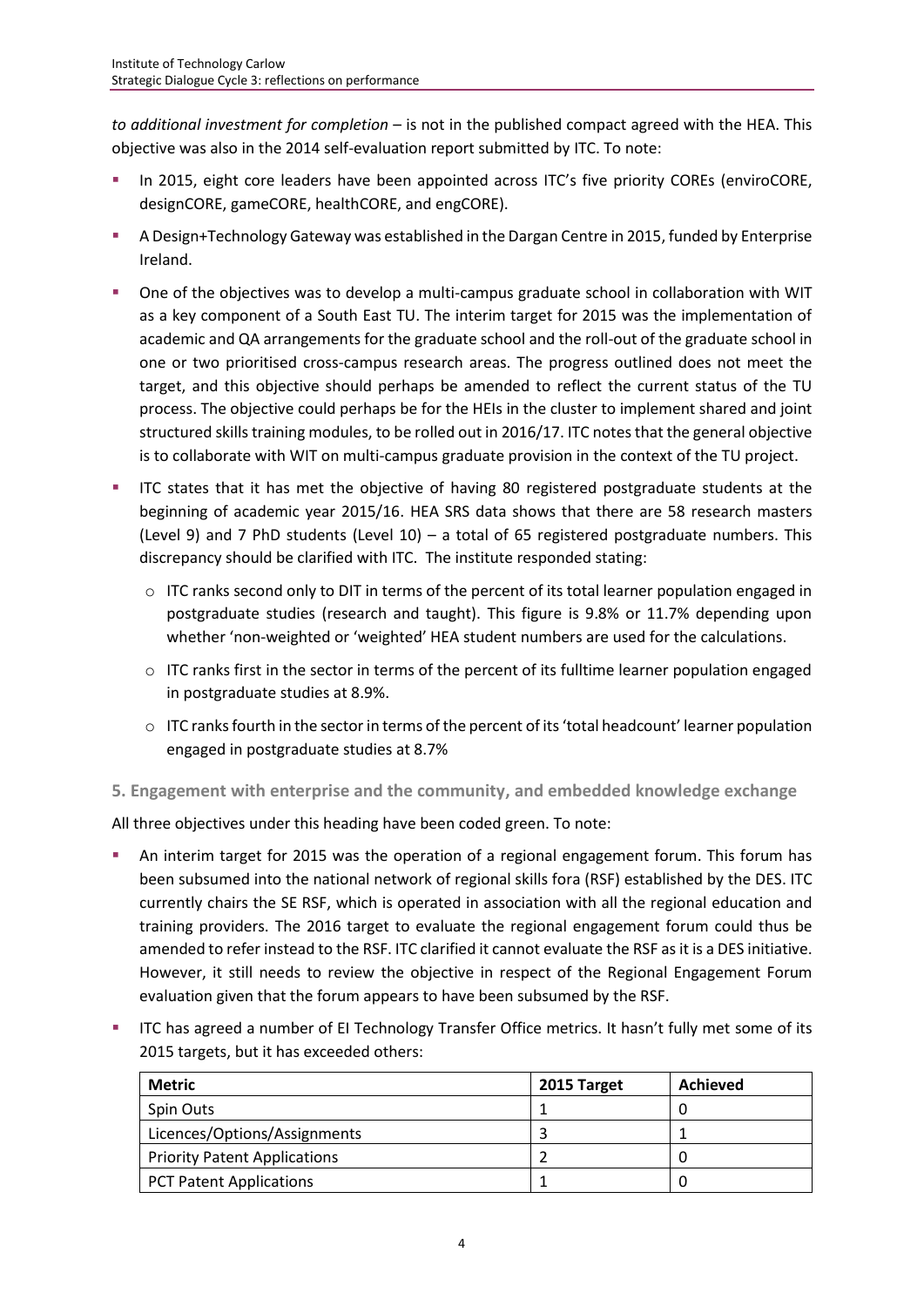| Research Agreements with industry (<25k) | 50       | 45  |
|------------------------------------------|----------|-----|
| Research Agreements with industry (>25k) |          |     |
| Inventions Disclosures                   | $\Delta$ |     |
| Start-ups, spin-ins                      | 15       | -91 |

- It would have been useful if information about the start-ups had been included, given that there was significant increase from 2014, when there were 16 start-ups/spin-ins reported.
- In relation to the President's Volunteer Awards, it was stated that the target of 10 per cent increase in the number of students participating had been achieved. Again, it would have been useful to have a baseline figure for the number of students participating in order to see the increase in the absolute number of students. ITC clarified:
	- o 2012/2013 the institute made 11 awards.
	- o 2013/2014 the institute made 26 awards.
	- o 2014/2015 the institute made 28 awards.
	- o 2015/2016 the institute made 39 awards.
- **All faculties completed Quinquennial Reviews and it was recommended that programmatic teams** would have to explicitly discuss how social/civic awareness and engagement was embedded within each programme. As a result, a process was designed by the Teaching and Learning Centre to facilitate this and all faculties have completed this work.

#### **6. Enhanced internationalisation**

All four objectives under this heading have been coded green. To note:

- ITC notes that benchmarking its international activities is a priority. It has compared its international performance against other IoTs and against similar-sized institutions in the UK – Bath Spa University, University of Bolton, and University of Chichester. In the UK HEIs, ITC notes that non-EU enrolments in 2014/15 accounted for 13.7 per cent of total enrolments – 6.7 per cent undergraduate and 7 per cent postgraduate. ITC states that it would exceed the UK institutions' undergraduate figure.
- HEA SRS data shows that international enrolments (both EU and non-EU) account for 6 per cent of all enrolments in 2015/16 and this has been static since 2013/14. ITC states that international enrolments in ITC is higher, at 8.7 per cent of all enrolments. It describes itself as a leader in international recruitment among the IoTs. In terms of full-time non-EU recruitment as a percentage of the total IoT international student population (2014/15), IT Carlow ranks behind DIT (35%); DKIT (15%); AIT (9%). WIT has the same share of non-EU students, 8%, as IT Carlow.
- HEA SRS data for 2015/16 shows that international enrolments in ITC (both EU and non-EU) is 270 (22 EU and 248 non-EU). In the report, ITC indicated that there are 395 registered international learners. This figure should be clarified.
- **One of the targets was to increase the number of alliances and collaborations listed in the Institute** Collaboration Register, with a 2015 target of 50 per cent increase. There was no baseline figure provided, so it is difficult to judge if this has been achieved. Since 2013, ITC has increased its international alliances by 16 and its national alliances by 4.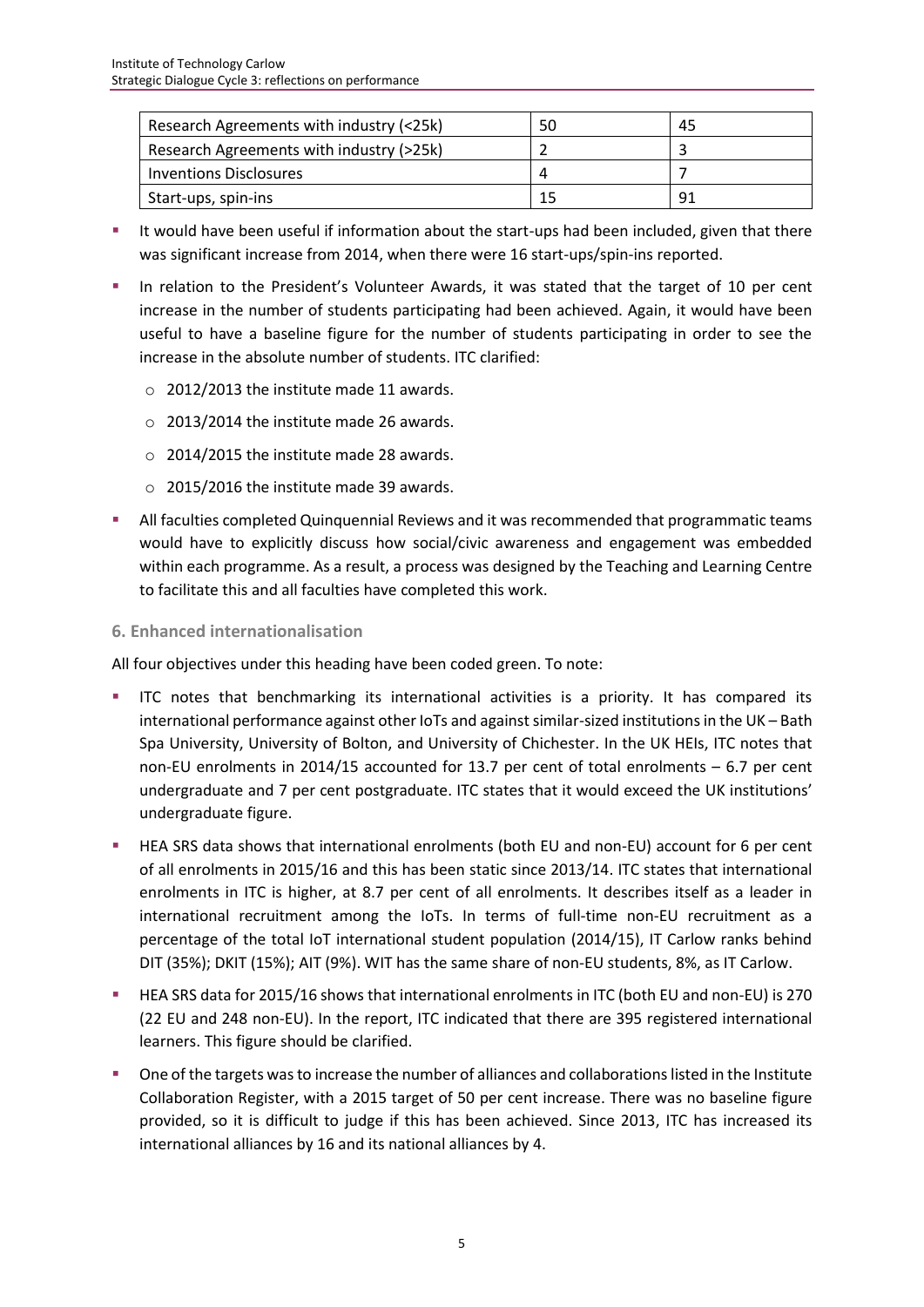In relation to Erasmus, the 2015 target was achieved: 1.33% (0.75%) of students and 5.6% (5%) of staff participated in overseas mobility programmes. The 1.33% can be broken down into 0.6% EU and 0.73% non-EU). HEA SRS data shows that there was an increase in the number of incoming Erasmus students, from 121 in 2014/15 to 140 in 2015/16. The number of outgoing Erasmus students decreased from 4 in 2014/15 to 0 in 2015/16.

#### **7. Institutional consolidation**

The one objective under this heading was coded green. To note:

 The objective relates to the TU process. Following the pause in the process in 2015, ITC and WIT have re-engaged and have completed the preliminary engagement phase, as recommended in the Kelly report. Both institutes have developed and agreed a plan with the intention of making an application for TU designation within three years.

## **Additional notes**

ITC reported a surplus position of €3,925,000 for its 2014/15 draft accounts and is projecting a budget surplus of €1,805,000 for 2016.

Additional objectives (also noted in the 2014 report) have been included in the following sections:

#### **High quality, internationally competitive research and innovation**

ITC has included a new objective, but did not provide a rationale for its inclusion. This will be discussed with the Institute at the bilateral meeting.

**Institution objective:** To increase the number of postgraduate research students to 100 registered students by the beginning of the academic year 2016/17. Note: this objective is directed towards meeting the criteria of TU designation and is subject to additional investment for completion.

The HEA does not at present provide additional investment for the purpose of meeting TU criteria. However, other reports commissioned by the Department for Education & Skills have recommended such initial investment.

**Performance indicator:** Postgraduate registered students.

**Baseline:** Registered students at beginning of academic year 2012/13.

**Interim 2014 target:** 55 registered students at beginning of academic year 2014/15.

**Interim 2015 target:** 80 registered students at beginning of academic year 2015/16.

**Final 2016 target**: 100 registered students at beginning of academic year 2016/17.

#### **Enhanced internationalisation**

ITC has included two new objectives, but did not provide a rationale for their inclusion. These objectives were in the original compact as performance indicators under the objective: *To develop internationalised curricula and internationally-focused programmes, learning outcomes, and assessment of students in line with international goals.*

**Institution objective**: Increase the number of alliances and collaborations with international HEIs by 10 per cent over the lifetime of the plan. (This was previously a performance indicator in 5.6.2.)